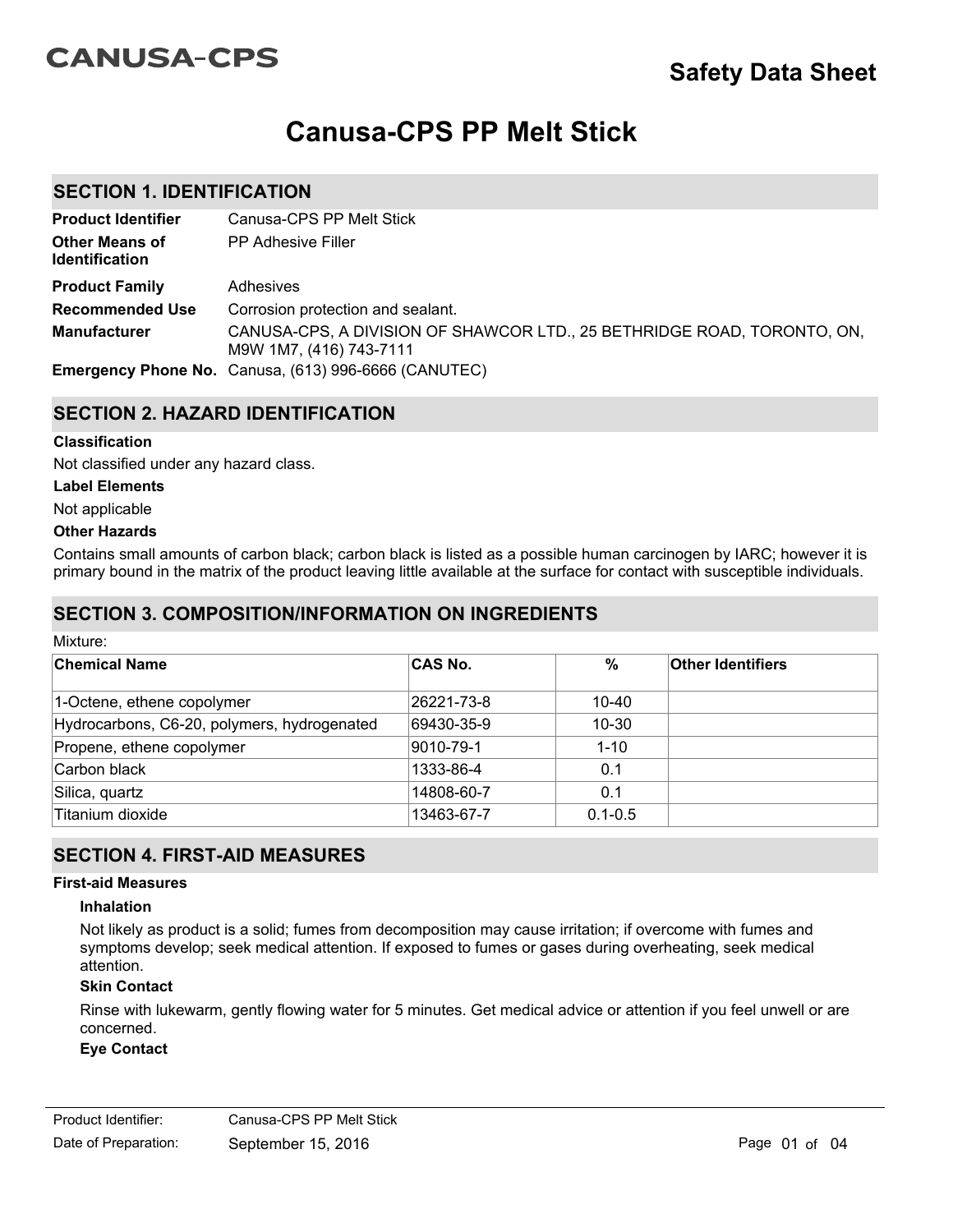Rinse the contaminated eye(s) with lukewarm, gently flowing water for 5 minutes, while holding the eyelid(s) open. If eye irritation persists, get medical advice or attention.

### **Ingestion**

Drink two glasses of water and consult a physician.

# **SECTION 5. FIRE-FIGHTING MEASURES**

#### **Extinguishing Media**

#### **Suitable Extinguishing Media**

Water spray; dry chemical; carbon dioxide; foam.

#### **Specific Hazards Arising from the Product**

In a fire, the following hazardous materials may be generated: very toxic carbon monoxide, carbon dioxide; corrosive, oxidizing nitrogen oxides; corrosive acetic acid; toxic, flammable aldehydes. Ketones.

#### **Special Protective Equipment and Precautions for Fire-fighters**

A full-body encapsulating chemical protective suit with positive pressure SCBA may be necessary.

## **SECTION 6. ACCIDENTAL RELEASE MEASURES**

#### **Personal Precautions, Protective Equipment, and Emergency Procedures**

Wear appropriate personal protective equipment.

#### **Environmental Precautions**

It is good practice to prevent releases into the environment.

#### **Methods and Materials for Containment and Cleaning Up**

No special clean-up methods are necessary. Dispose of in compliance with applicable legislation.

## **SECTION 7. HANDLING AND STORAGE**

#### **Precautions for Safe Handling**

Avoid heating above decomposition temperatures. Do not breath fumes produced during overheating or burning.

#### **Conditions for Safe Storage**

Cool, dry environment.

# **SECTION 8. EXPOSURE CONTROLS/PERSONAL PROTECTION**

#### **Control Parameters**

|                            | <b>ACGIH TLV®</b>                  |             | <b>OSHA PEL</b>     |                | <b>AIHA WEEL</b> |            |
|----------------------------|------------------------------------|-------------|---------------------|----------------|------------------|------------|
| <b>Chemical Name</b>       | TWA                                | <b>STEL</b> | <b>TWA</b>          | <b>Ceiling</b> | 8-hr TWA         | <b>TWA</b> |
| Carbon black               | $3 \text{ mg/m}$ $3 \text{ A}$ $3$ |             | Not<br>lestablished |                |                  |            |
| 1-Octene, ethene copolymer | $10 \text{ mg/m}$ 3                |             | $10 \text{ mg/m}$ 3 |                |                  |            |

#### **Appropriate Engineering Controls**

General ventilation is usually adequate. Use local exhaust ventilation, if general ventilation is not adequate to control amount in the air.

#### **Individual Protection Measures**

#### **Eye/Face Protection**

Not required but it is good practice to wear safety glasses or chemical safety goggles.

#### **Skin Protection**

**Respiratory Protection** No specific requirement, but it is good practice to avoid skin contact. Gloves required when handling hot material.

NIOSH approved respirator during application and handling where vapour or mist is encountered in the breathing zone.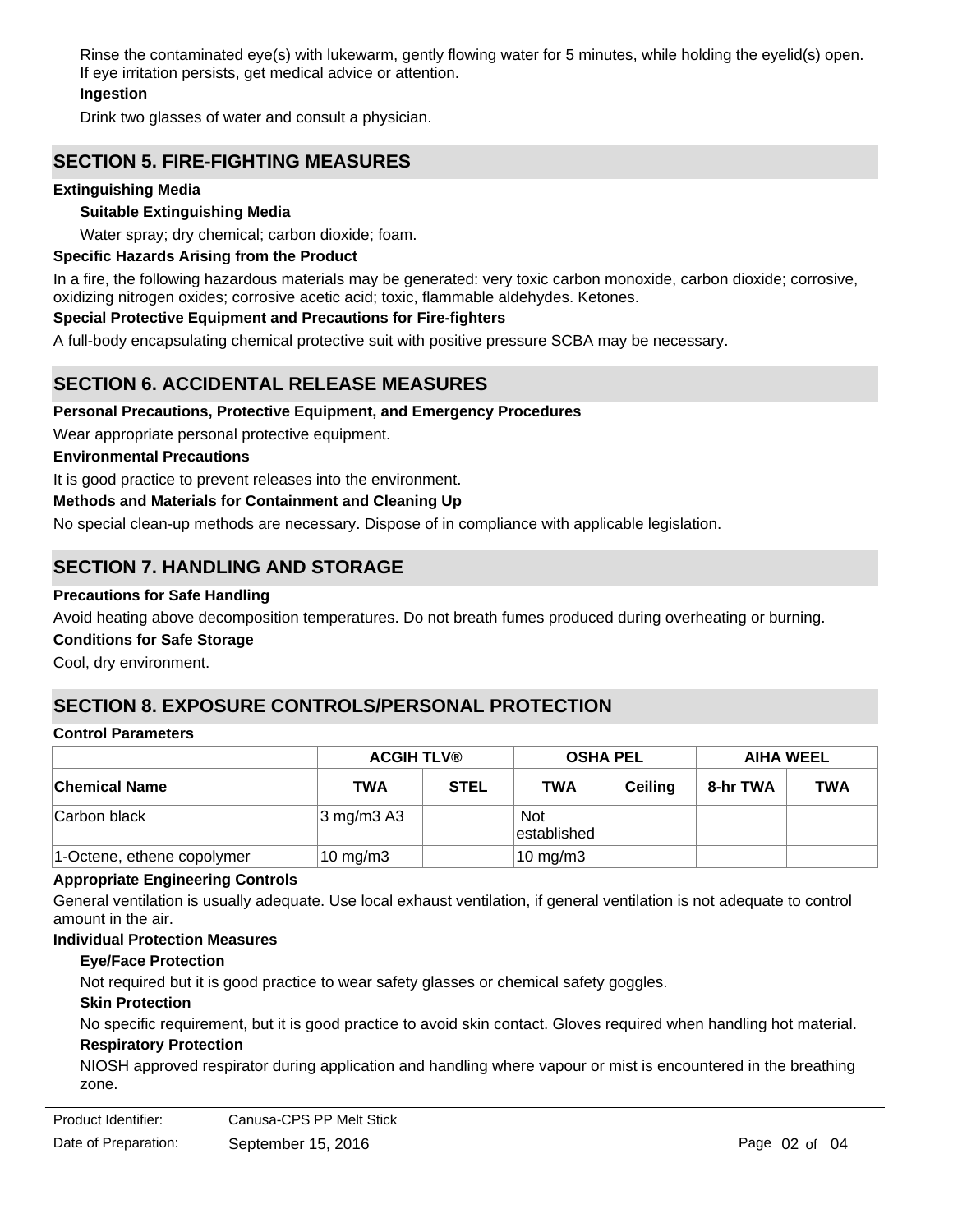# **SECTION 9. PHYSICAL AND CHEMICAL PROPERTIES**

| <b>Basic Physical and Chemical Properties</b> |                  |
|-----------------------------------------------|------------------|
| Appearance                                    | Black.           |
| <b>Melting Point/Freezing Point</b>           | 150 °C (melting) |
| <b>Relative Density (water = 1)</b>           | $0.91 - 0.95$    |
| <b>Other Information</b>                      |                  |
| <b>Physical State</b>                         | Solid            |
|                                               |                  |

# **SECTION 10. STABILITY AND REACTIVITY**

# **SECTION 11. TOXICOLOGICAL INFORMATION**

#### **Acute Toxicity**

| ∣Chemical Name             | <b>LC50</b>                              | LD50 (oral)           | LD50 (dermal)            |
|----------------------------|------------------------------------------|-----------------------|--------------------------|
| Carbon black               | 6750 mg/m3 (4-hour<br>exposure)          |                       |                          |
| 1-Octene, ethene copolymer |                                          | 5000 mg/kg (rat)      |                          |
| Titanium dioxide           | $>6820$ mg/m3 (rat) (4-hour<br>exposure) | $>$ 25000 mg/kg (rat) | $> 10000$ mg/kg (rabbit) |

## **Skin Corrosion/Irritation**

Some individuals may experience mild skin irritation.

#### **STOT (Specific Target Organ Toxicity) - Single Exposure**

### **Ingestion**

May cause irritation.

#### **Carcinogenicity**

| <b>Chemical Name</b>                           | <b>IARC</b> | <b>ACGIH®</b>     | <b>NTP</b>       | <b>OSHA</b> |
|------------------------------------------------|-------------|-------------------|------------------|-------------|
| Carbon black                                   | Group 2B    | lA3               | Not Listed       | Not Listed  |
| 1-Octene, ethene copolymer                     | Not Listed  | <b>Not Listed</b> | Not Listed       | Not Listed  |
| Hydrocarbons, C6-20,<br>polymers, hydrogenated | Not Listed  | Not designated    | Not Listed       | Not Listed  |
| Propene, ethene copolymer                      | Not Listed  | <b>Not Listed</b> | Not Listed       | Not Listed  |
| Titanium dioxide                               | Group 2B    | IA4               | Not Listed       | Not Listed  |
| Silica, quartz                                 | Group 1     | A2                | Known carcinogen | Not Listed  |

All components are bound in the matrix of this product, making inhalation virtually impossible.

# **SECTION 12. ECOLOGICAL INFORMATION**

#### **Ecotoxicity**

#### **Acute Aquatic Toxicity**

| <b>Chemical Name</b> | ∣LC50 Fish∶                                                                  | <b>IEC50 Crustacea</b>                                                                                    | <b>ErC50 Aquatic</b><br><b>Plants</b> | ErC50 Algae |
|----------------------|------------------------------------------------------------------------------|-----------------------------------------------------------------------------------------------------------|---------------------------------------|-------------|
| Titanium dioxide     | $ _{\text{pulex}}$ (water flea); $ _{\text{magna}}$ (water flea);<br>static) | $ $ > 10 mg/L (Daphnia $ $ > 100 mg/L (Daphnia)<br>48-hour; fresh water; 48-hour; fresh water;<br>static) |                                       |             |

# **SECTION 13. DISPOSAL CONSIDERATIONS**